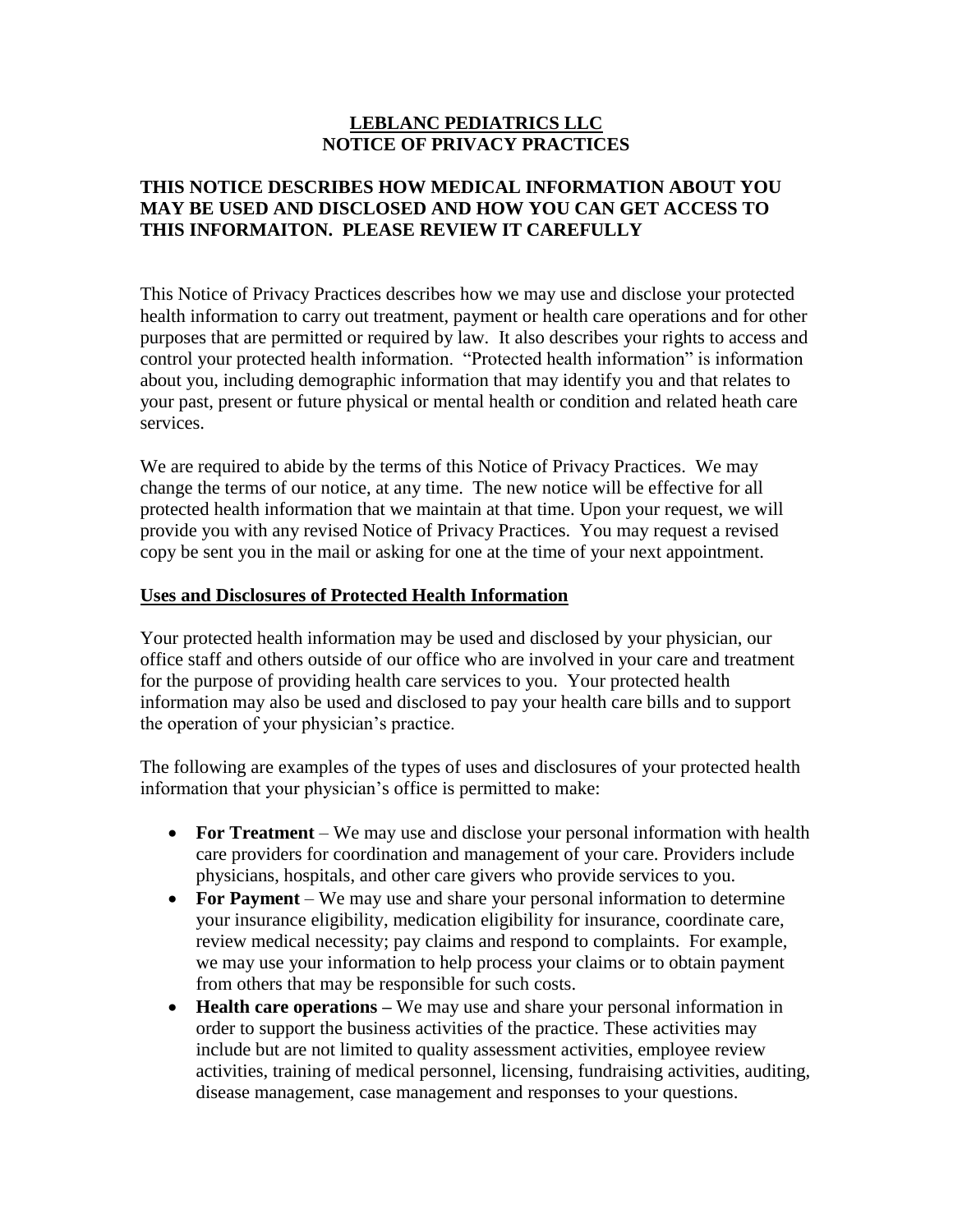## **Other Permitted and Required Uses and Disclosures of Your Health Information**

- **Required by Law**  We may use or disclose your personal information to the extent that the use or disclosure is required by law. The use or disclosure will be made in compliance with the law and will be limited to the relevant requirements of the law. You will be notified, if required by law, of any such uses or disclosures.
- **Public Health** We may disclose your personal information for public health activities and purposes to a public health authority that is permitted by law to collect or receive the information. An example would be for the purpose of preventing or controlling disease, injury or disability.
- **Communicable Diseases** We may disclose your personal information, if required by law, to a person who may have been exposed to a communicable disease or may otherwise be at risk of contracting or spreading the disease or condition.
- **Health Oversight** We may disclose your personal information to a health oversight agency for activities authorized by law, such as audits, investigations, and inspections. An example of oversight agencies would be the agencies that oversee the health care system, government benefit programs or other government regulatory programs.
- **Abuse or Neglect** We may disclose your personal information to a public health authority that is authorized by law to receive reports of child abuse or neglect. In addition, we may your disclose your personal information if we believe that you have been a victim of abuse or neglect to the governmental entity or agency authorized to receive such information.
- **Food and Drug Administration** We may disclose your personal information to a person or company required by the FDA for the purpose quality, safety, or effectiveness of FDA regulated products or activities including reporting adverse events and product defects or problems.
- Legal Proceedings We may disclose your personal information in the course of any judicial or administrative proceeding, in response to an order of a court or administrative tribunal (to the extent disclosure is expressly authorized), or in certain conditions in response to a subpoena, discovery request or other lawful process.
- **Research** We may disclose your personal information to researchers when their research has been approved by an institutional review board that has established protocols to ensure the privacy of your personal information.
- **Criminal Activity** We may disclose your personal information that is consistent with applicable federal and state laws, if we believe that the use or disclosure is necessary to prevent or lessen a serious and imminent threat to the health or safety of a person or the public.
- **Personal Representatives**  We may disclose your personal information with those having a relationship that gives them the right to act on your behalf. Examples include parents of an unemancipated minor or those having a Power of Attorney.